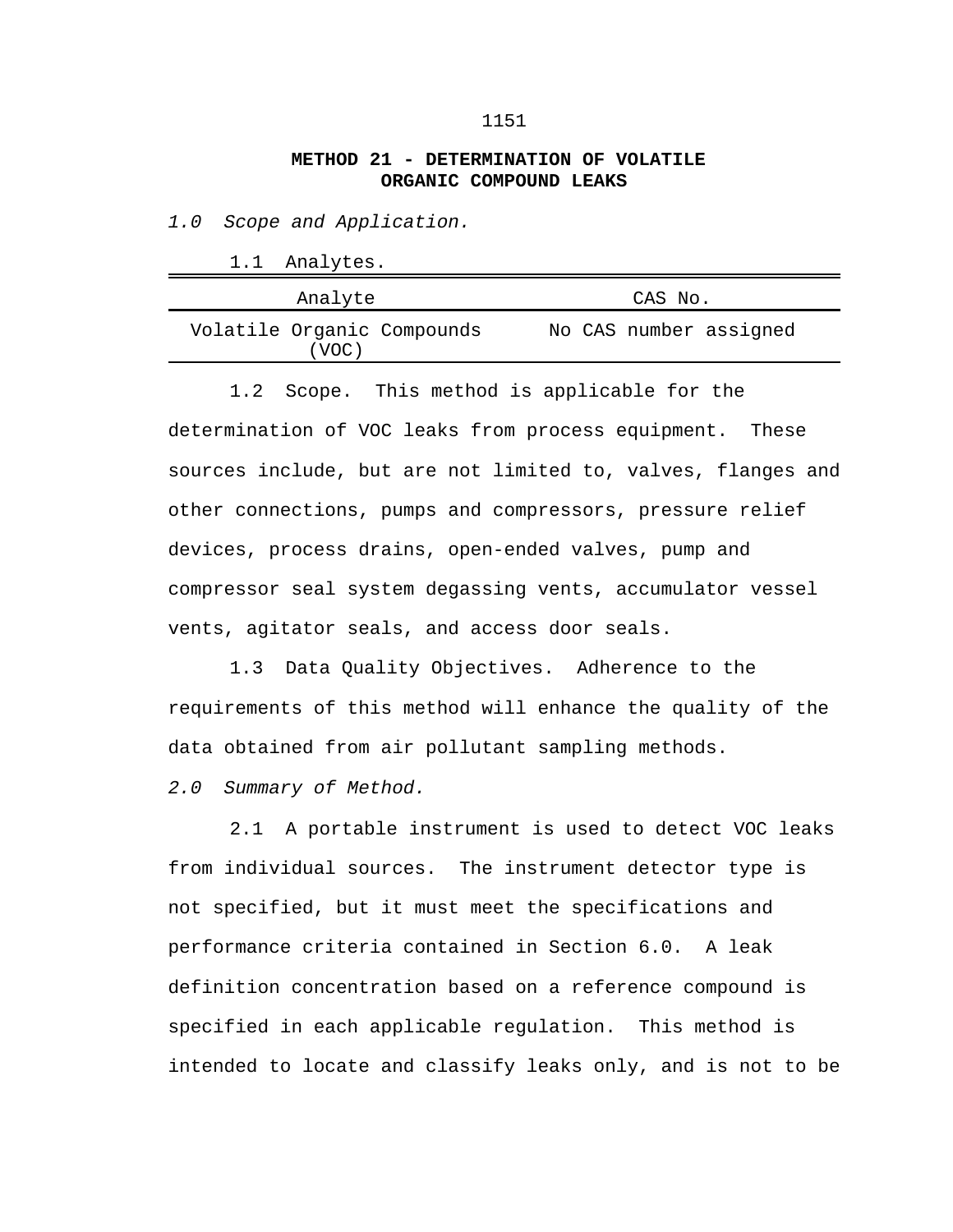used as a direct measure of mass emission rate from individual sources.

*3.0 Definitions.*

3.1 *Calibration gas* means the VOC compound used to adjust the instrument meter reading to a known value. The calibration gas is usually the reference compound at a known concentration approximately equal to the leak definition concentration.

3.2 *Calibration precision* means the degree of agreement between measurements of the same known value, expressed as the relative percentage of the average difference between the meter readings and the known concentration to the known concentration.

3.3 *Leak definition concentration* means the local VOC concentration at the surface of a leak source that indicates that a VOC emission (leak) is present. The leak definition is an instrument meter reading based on a reference compound.

3.4 *No detectable emission* means a local VOC concentration at the surface of a leak source, adjusted for local VOC ambient concentration, that is less than 2.5 percent of the specified leak definition concentration. that indicates that a VOC emission (leak) is not present.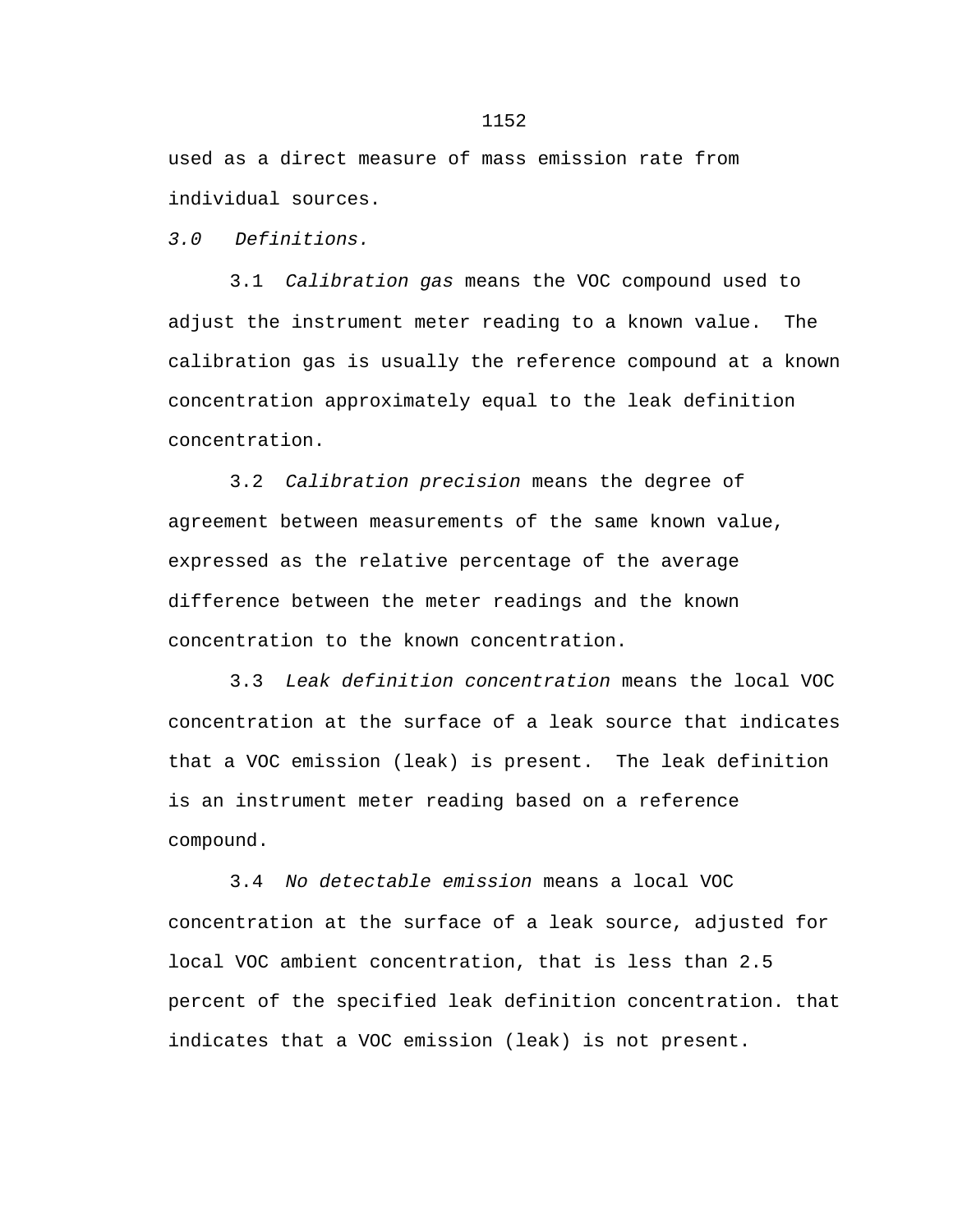3.5 *Reference compound* means the VOC species selected as the instrument calibration basis for specification of the leak definition concentration. (For example, if a leak definition concentration is 10,000 ppm as methane, then any source emission that results in a local concentration that yields a meter reading of 10,000 on an instrument meter calibrated with methane would be classified as a leak. In this example, the leak definition concentration is 10,000 ppm and the reference compound is methane.)

3.6 *Response factor* means the ratio of the known concentration of a VOC compound to the observed meter reading when measured using an instrument calibrated with the reference compound specified in the applicable regulation.

3.7 *Response time* means the time interval from a step change in VOC concentration at the input of the sampling system to the time at which 90 percent of the corresponding final value is reached as displayed on the instrument readout meter.

*4.0 Interferences.* [Reserved]

*5.0 Safety.*

5.1 Disclaimer. This method may involve hazardous materials, operations, and equipment. This test method may not address all of the safety problems associated with its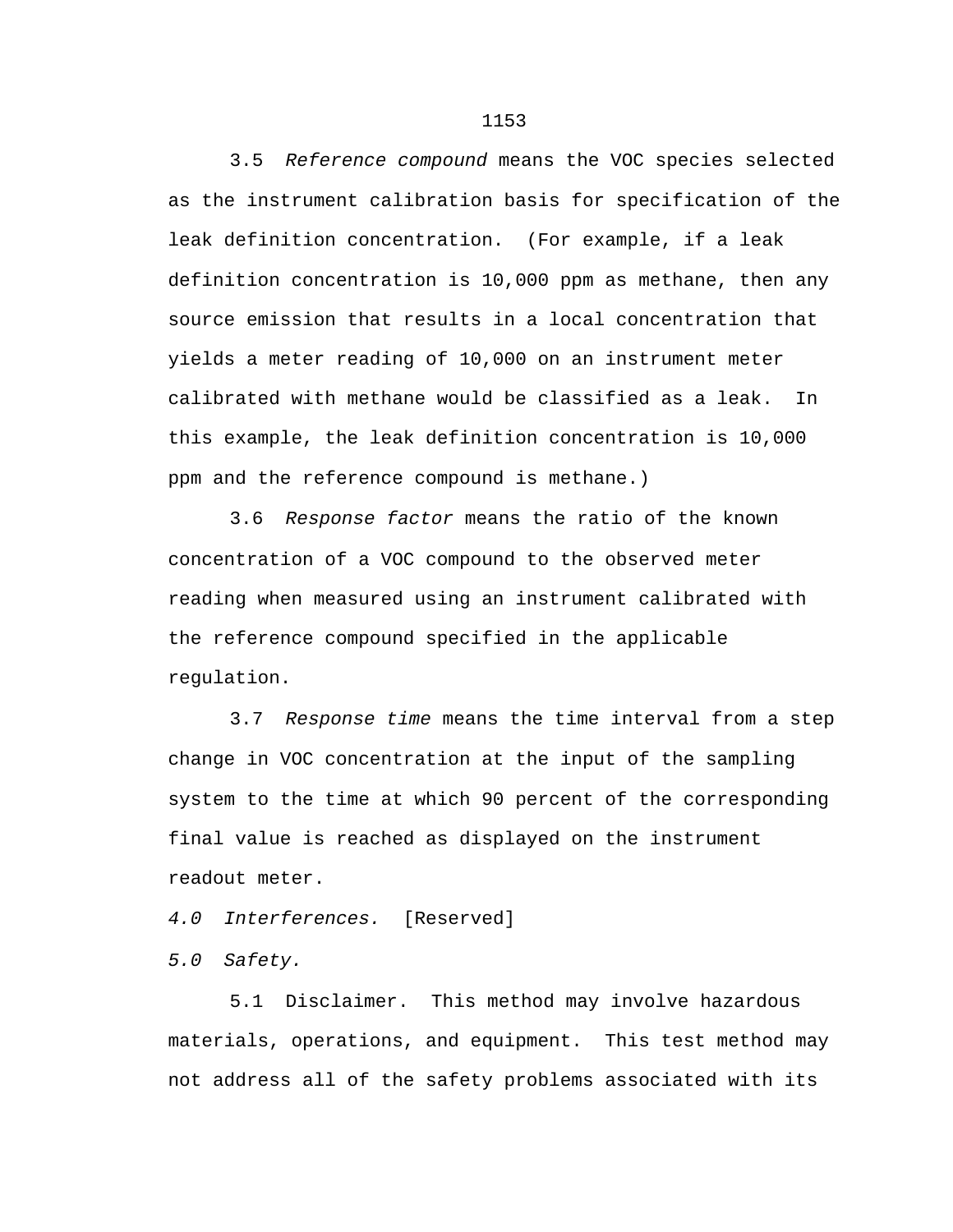use. It is the responsibility of the user of this test method to establish appropriate safety and health practices and determine the applicability of regulatory limitations prior to performing this test method.

5.2 Hazardous Pollutants. Several of the compounds, leaks of which may be determined by this method, may be irritating or corrosive to tissues (*e.g.*, heptane) or may be toxic (*e.g.*, benzene, methyl alcohol). Nearly all are fire hazards. Compounds in emissions should be determined through familiarity with the source. Appropriate precautions can be found in reference documents, such as reference No. 4 in Section 16.0.

*6.0 Equipment and Supplies.*

A VOC monitoring instrument meeting the following specifications is required:

6.1 The VOC instrument detector shall respond to the compounds being processed. Detector types that may meet this requirement include, but are not limited to, catalytic oxidation, flame ionization, infrared absorption, and photoionization.

6.2 The instrument shall be capable of measuring the leak definition concentration specified in the regulation.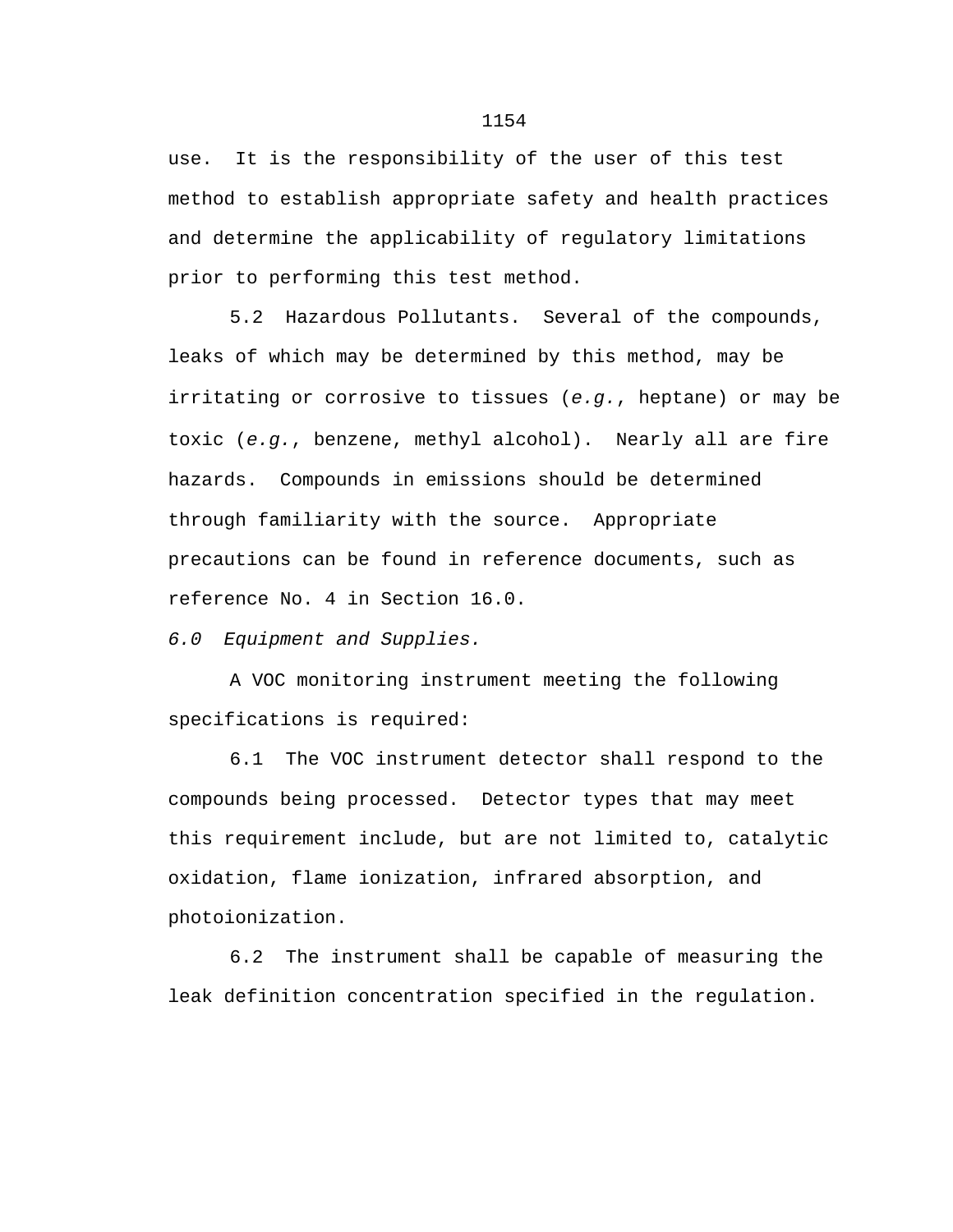6.3 The scale of the instrument meter shall be readable to ±2.5 percent of the specified leak definition concentration.

6.4 The instrument shall be equipped with an electrically driven pump to ensure that a sample is provided to the detector at a constant flow rate. The nominal sample flow rate, as measured at the sample probe tip, shall be 0.10 to 3.0  $1/min$  (0.004 to 0.1  $ft^3/min$ ) when the probe is fitted with a glass wool plug or filter that may be used to prevent plugging of the instrument.

6.5 The instrument shall be equipped with a probe or probe extension for sampling not to exceed 6.4 mm (1/4 in) in outside diameter, with a single end opening for admission of sample.

6.6 The instrument shall be intrinsically safe for operation in explosive atmospheres as defined by the National Electrical Code by the National Fire Prevention Association or other applicable regulatory code for operation in any explosive atmospheres that may be encountered in its use. The instrument shall, at a minimum, be intrinsically safe for Class 1, Division 1 conditions, and/or Class 2, Division 1 conditions, as appropriate, as defined by the example code. The instrument shall not be operated with any safety device, such as an exhaust flame arrestor, removed.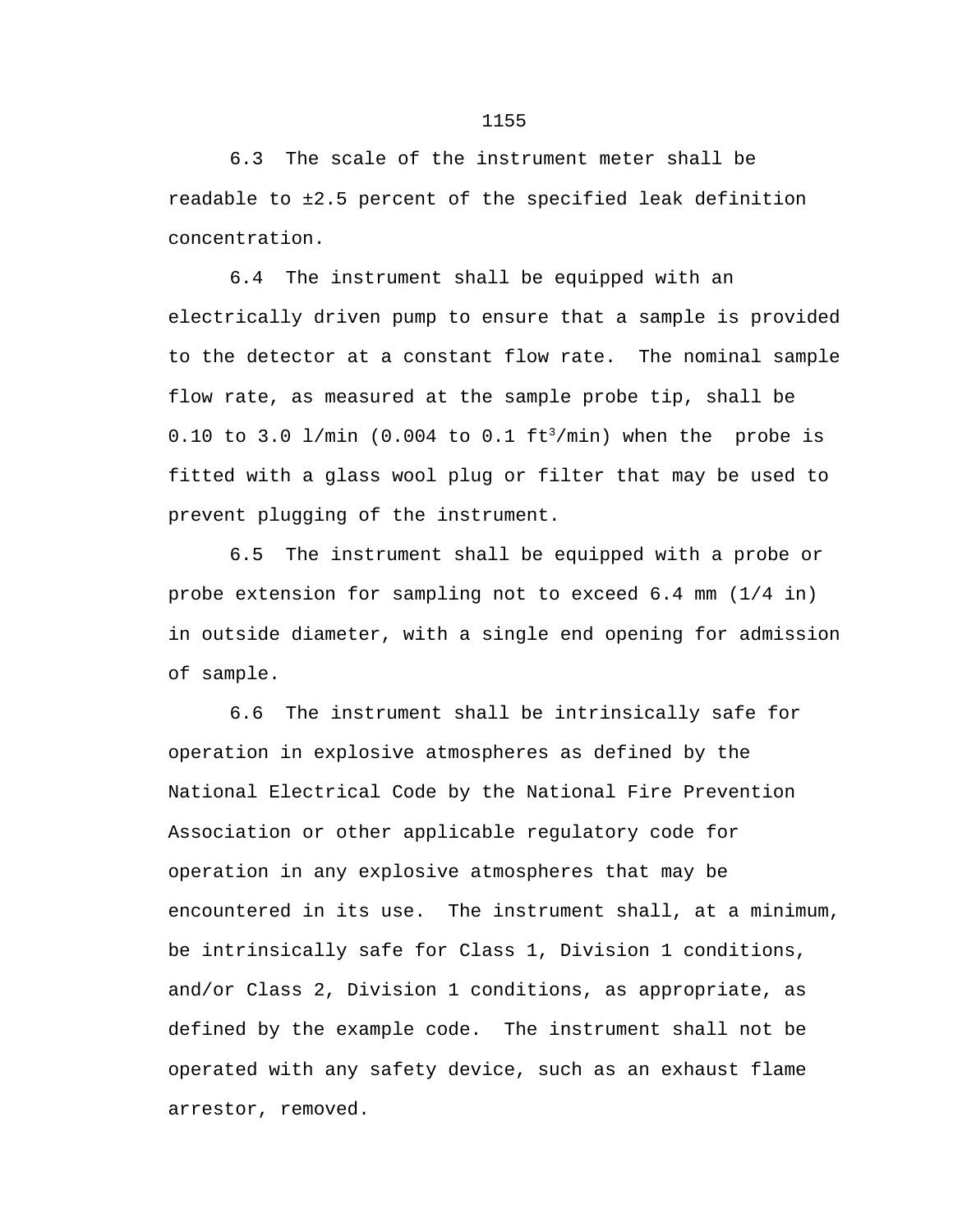*7.0 Reagents and Standards.*

7.1 Two gas mixtures are required for instrument calibration and performance evaluation:

7.1.1 Zero Gas. Air, less than 10 parts per million by volume (ppmv) VOC.

7.1.2 Calibration Gas. For each organic species that is to be measured during individual source surveys, obtain or prepare a known standard in air at a concentration approximately equal to the applicable leak definition specified in the regulation.

7.2 Cylinder Gases. If cylinder calibration gas mixtures are used, they must be analyzed and certified by the manufacturer to be within 2 percent accuracy, and a shelf life must be specified. Cylinder standards must be either reanalyzed or replaced at the end of the specified shelf life.

7.3 Prepared Gases. Calibration gases may be prepared by the user according to any accepted gaseous preparation procedure that will yield a mixture accurate to within 2 percent. Prepared standards must be replaced each day of use unless it is demonstrated that degradation does not occur during storage.

7.4 Mixtures with non-Reference Compound Gases. Calibrations may be performed using a compound other than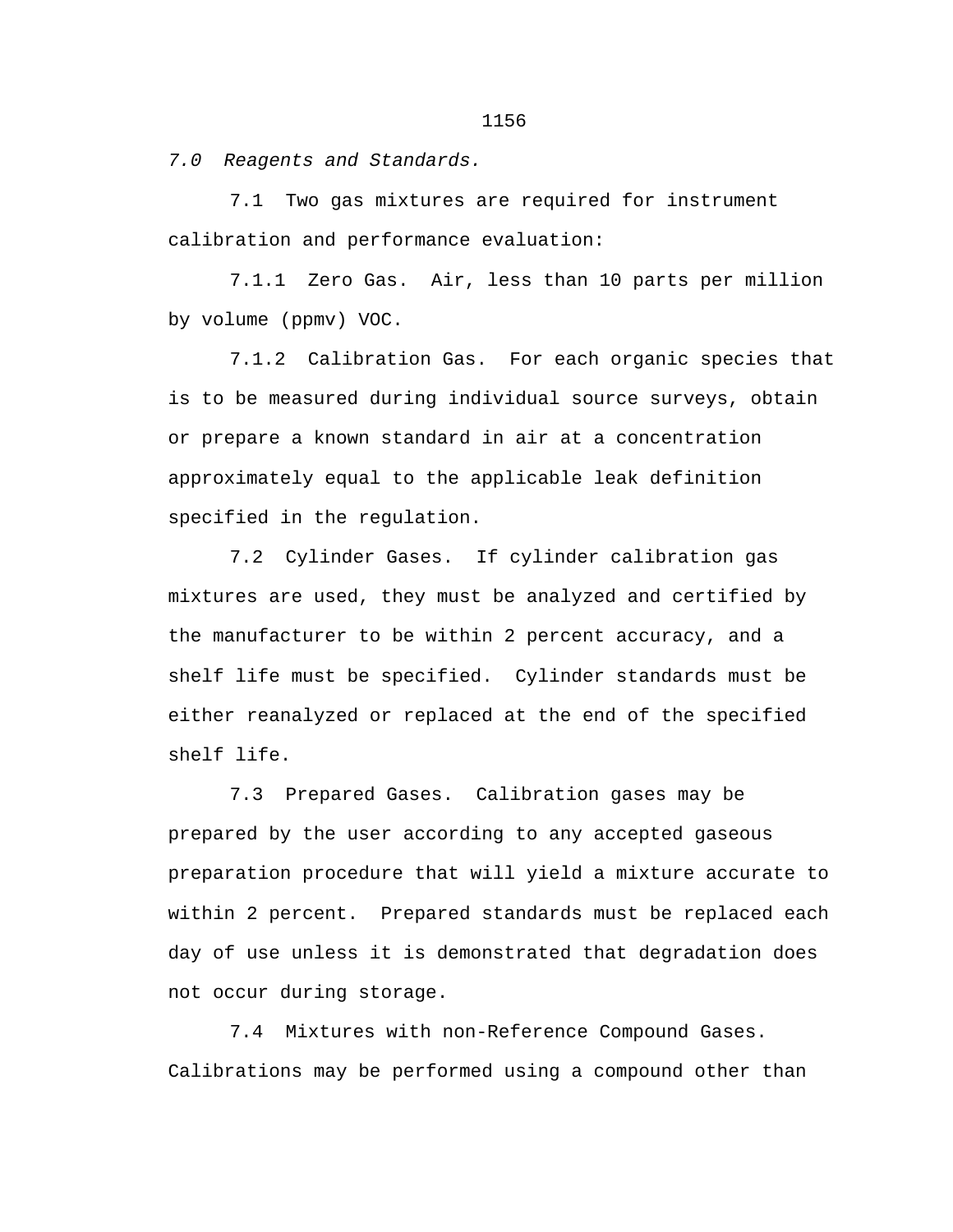the reference compound. In this case, a conversion factor must be determined for the alternative compound such that the resulting meter readings during source surveys can be converted to reference compound results.

*8.0 Sample Collection, Preservation, Storage, and Transport.*

8.1 Instrument Performance Evaluation. Assemble and start up the instrument according to the manufacturer's instructions for recommended warmup period and preliminary adjustments.

8.1.1 Response Factor. A response factor must be determined for each compound that is to be measured, either by testing or from reference sources. The response factor tests are required before placing the analyzer into service, but do not have to be repeated at subsequent intervals.

8.1.1.1 Calibrate the instrument with the reference compound as specified in the applicable regulation. Introduce the calibration gas mixture to the analyzer and record the observed meter reading. Introduce zero gas until a stable reading is obtained. Make a total of three measurements by alternating between the calibration gas and zero gas. Calculate the response factor for each repetition and the average response factor.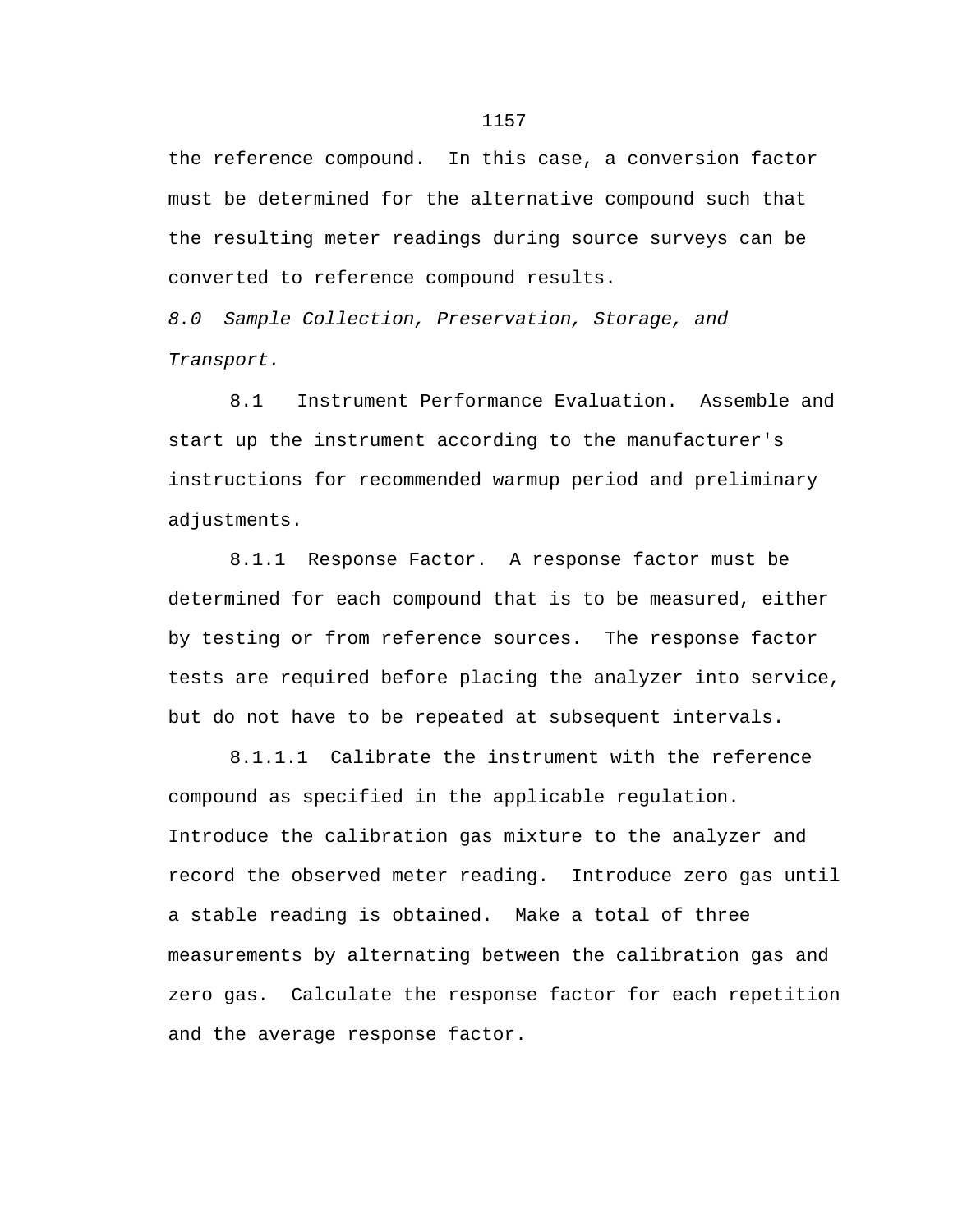8.1.1.2 The instrument response factors for each of the individual VOC to be measured shall be less than 10 unless otherwise specified in the applicable regulation. When no instrument is available that meets this specification when calibrated with the reference VOC specified in the applicable regulation, the available instrument may be calibrated with one of the VOC to be measured, or any other VOC, so long as the instrument then has a response factor of less than 10 for each of the individual VOC to be measured.

8.1.1.3 Alternatively, if response factors have been published for the compounds of interest for the instrument or detector type, the response factor determination is not required, and existing results may be referenced. Examples of published response factors for flame ionization and catalytic oxidation detectors are included in References 1-3 of Section 17.0.

8.1.2 Calibration Precision. The calibration precision test must be completed prior to placing the analyzer into service and at subsequent 3-month intervals or at the next use, whichever is later.

8.1.2.1 Make a total of three measurements by alternately using zero gas and the specified calibration gas. Record the meter readings. Calculate the average algebraic difference between the meter readings and the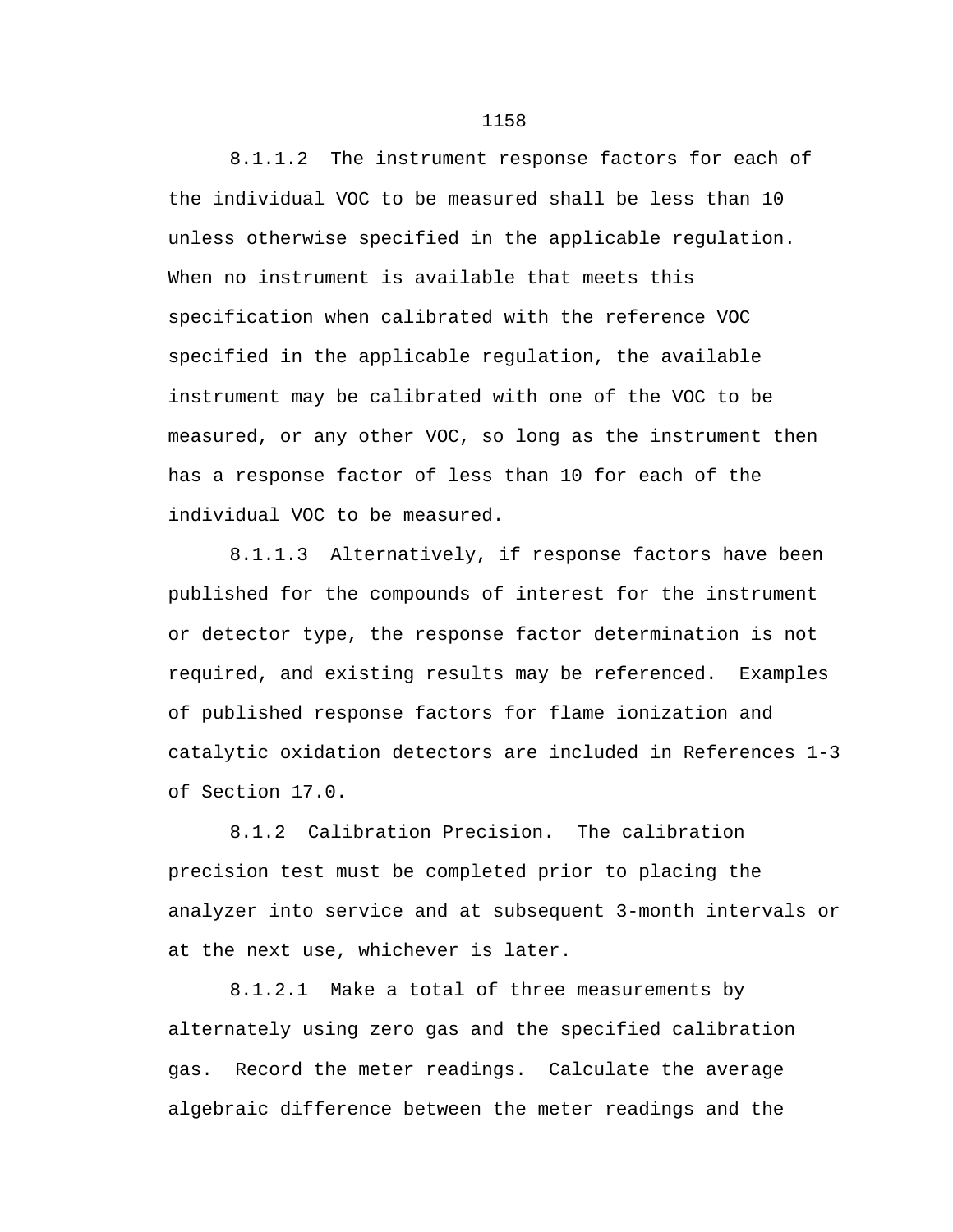known value. Divide this average difference by the known calibration value and multiply by 100 to express the resulting calibration precision as a percentage.

8.1.2.2 The calibration precision shall be equal to or less than 10 percent of the calibration gas value.

8.1.3 Response Time. The response time test is required before placing the instrument into service. If a modification to the sample pumping system or flow configuration is made that would change the response time, a new test is required before further use.

8.1.3.1 Introduce zero gas into the instrument sample probe. When the meter reading has stabilized, switch quickly to the specified calibration gas. After switching, measure the time required to attain 90 percent of the final stable reading. Perform this test sequence three times and record the results. Calculate the average response time.

8.1.3.2 The instrument response time shall be equal to or less than 30 seconds. The instrument pump, dilution probe (if any), sample probe, and probe filter that will be used during testing shall all be in place during the response time determination.

8.2 Instrument Calibration. Calibrate the VOC monitoring instrument according to Section 10.0.

8.3 Individual Source Surveys.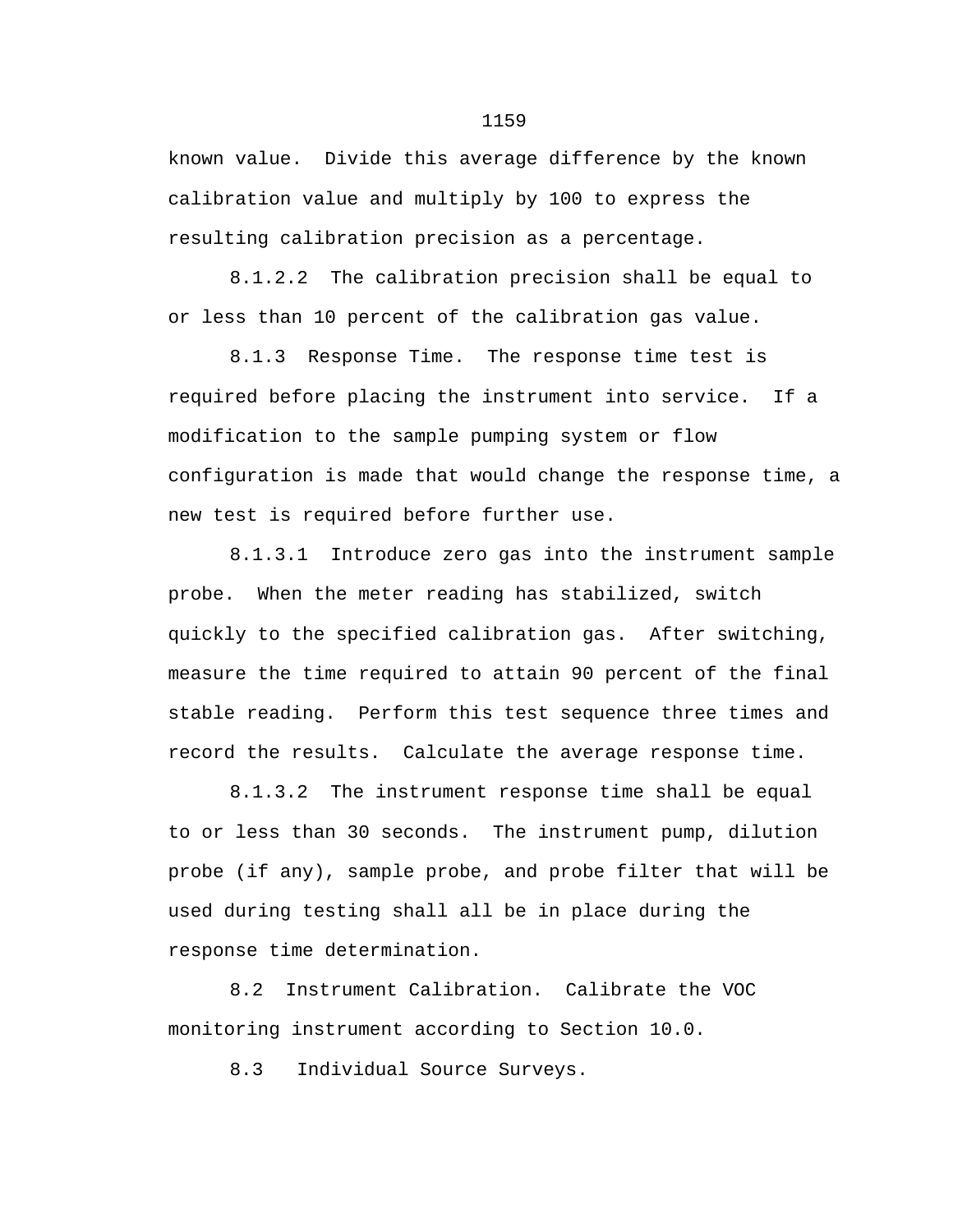8.3.1 Type I - Leak Definition Based on Concentration. Place the probe inlet at the surface of the component interface where leakage could occur. Move the probe along the interface periphery while observing the instrument readout. If an increased meter reading is observed, slowly sample the interface where leakage is indicated until the maximum meter reading is obtained. Leave the probe inlet at this maximum reading location for approximately two times the instrument response time. If the maximum observed meter reading is greater than the leak definition in the applicable regulation, record and report the results as specified in the regulation reporting requirements. Examples of the application of this general technique to specific equipment types are:

8.3.1.1 Valves. The most common source of leaks from valves is the seal between the stem and housing. Place the probe at the interface where the stem exits the packing gland and sample the stem circumference. Also, place the probe at the interface of the packing gland take-up flange seat and sample the periphery. In addition, survey valve housings of multipart assembly at the surface of all interfaces where a leak could occur.

8.3.1.2 Flanges and Other Connections. For welded flanges, place the probe at the outer edge of the flangegasket interface and sample the circumference of the flange.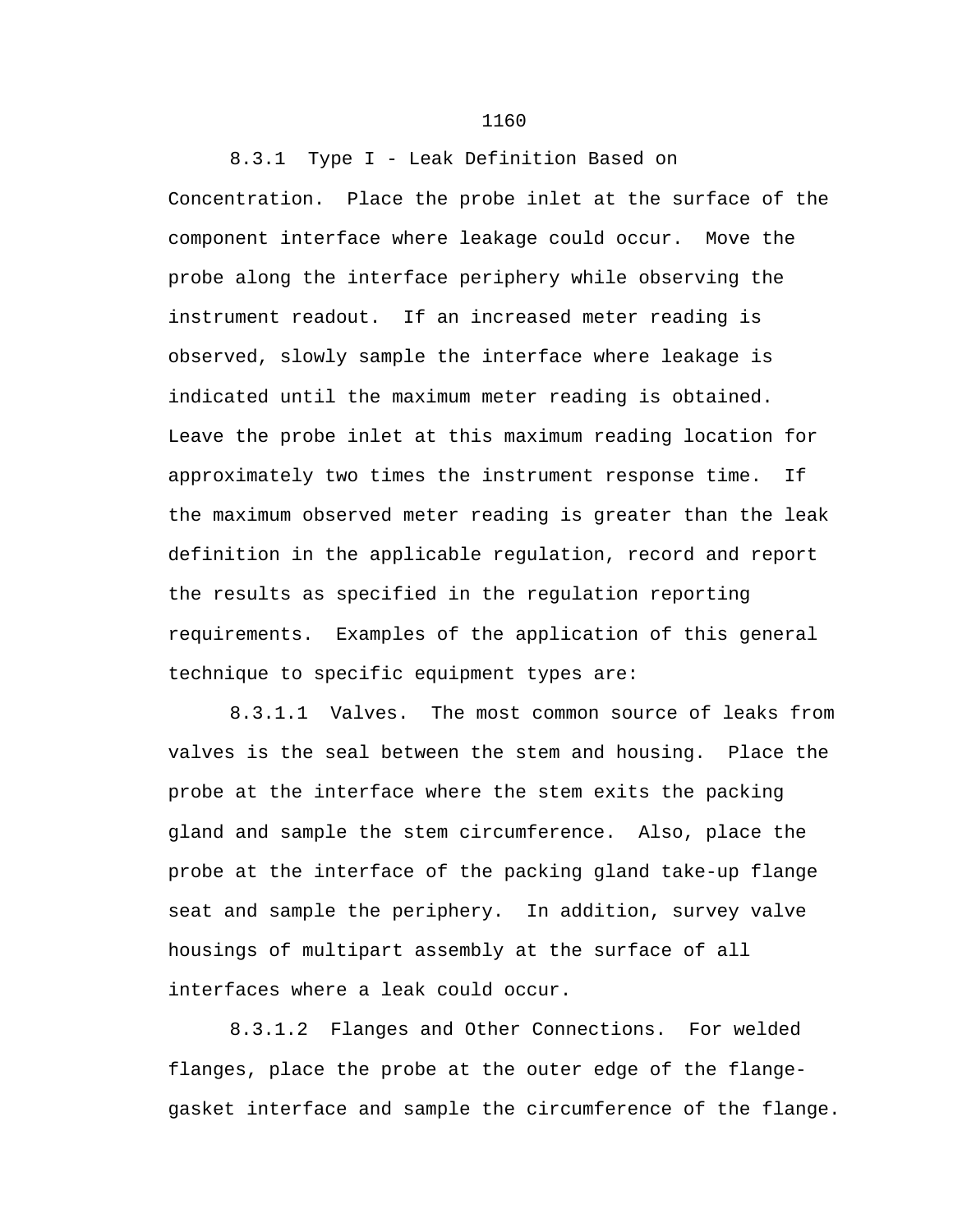Sample other types of nonpermanent joints (such as threaded connections) with a similar traverse.

8.3.1.3 Pumps and Compressors. Conduct a circumferential traverse at the outer surface of the pump or compressor shaft and seal interface. If the source is a rotating shaft, position the probe inlet within 1 cm of the shaft-seal interface for the survey. If the housing configuration prevents a complete traverse of the shaft periphery, sample all accessible portions. Sample all other joints on the pump or compressor housing where leakage could occur.

8.3.1.4 Pressure Relief Devices. The configuration of most pressure relief devices prevents sampling at the sealing seat interface. For those devices equipped with an enclosed extension, or horn, place the probe inlet at approximately the center of the exhaust area to the atmosphere.

8.3.1.5 Process Drains. For open drains, place the probe inlet at approximately the center of the area open to the atmosphere. For covered drains, place the probe at the surface of the cover interface and conduct a peripheral traverse.

8.3.1.6 Open-ended Lines or Valves. Place the probe inlet at approximately the center of the opening to the atmosphere.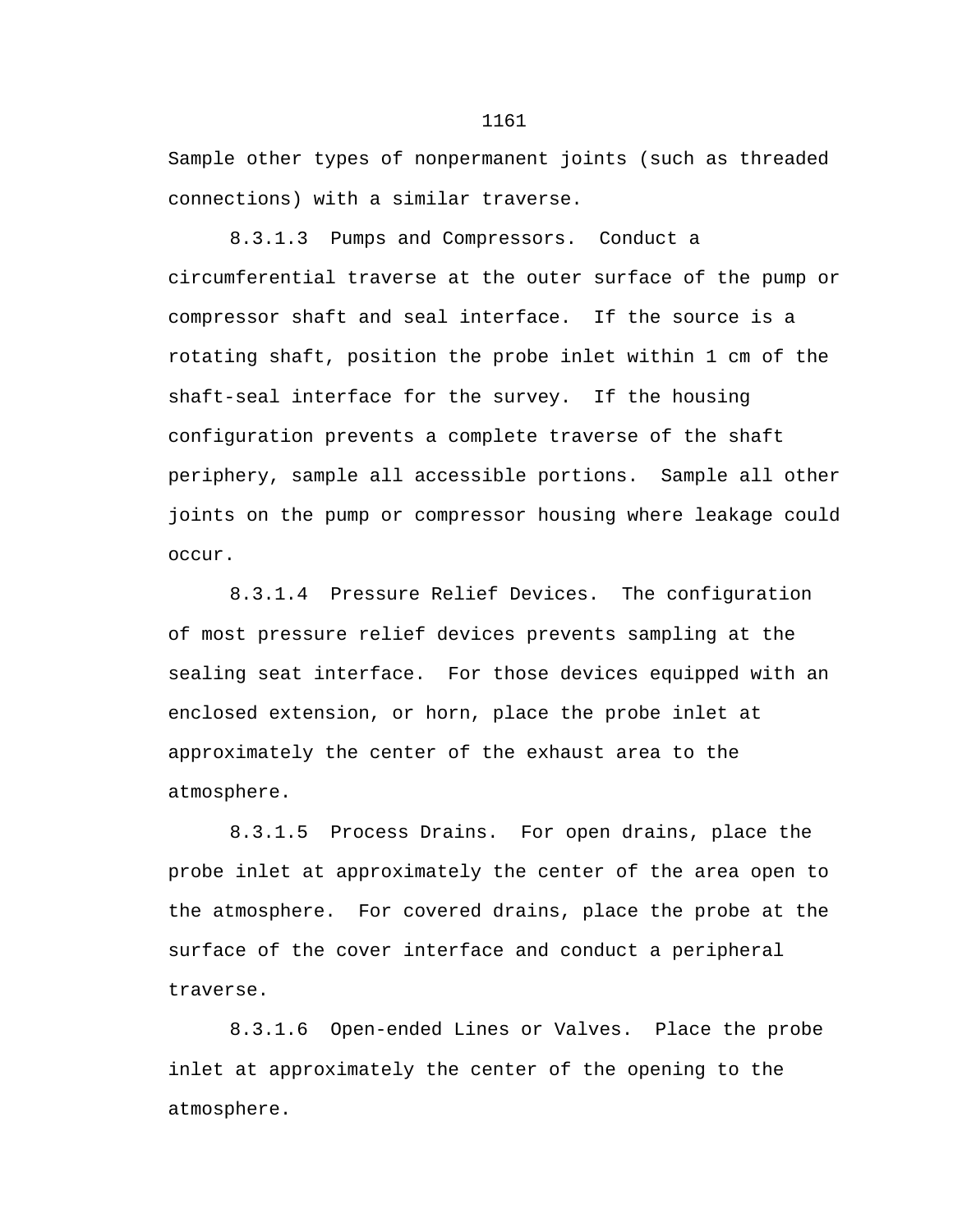8.3.1.7 Seal System Degassing Vents and Accumulator Vents. Place the probe inlet at approximately the center of the opening to the atmosphere.

8.3.1.8 Access door seals. Place the probe inlet at the surface of the door seal interface and conduct a peripheral traverse.

8.3.2 Type II - "No Detectable Emission". Determine the local ambient VOC concentration around the source by moving the probe randomly upwind and downwind at a distance of one to two meters from the source. If an interference exists with this determination due to a nearby emission or leak, the local ambient concentration may be determined at distances closer to the source, but in no case shall the distance be less than 25 centimeters. Then move the probe inlet to the surface of the source and determine the concentration as outlined in Section 8.3.1. The difference between these concentrations determines whether there are no detectable emissions. Record and report the results as specified by the regulation. For those cases where the regulation requires a specific device installation, or that specified vents be ducted or piped to a control device, the existence of these conditions shall be visually confirmed. When the regulation also requires that no detectable emissions exist, visual observations and sampling surveys are required. Examples of this technique are: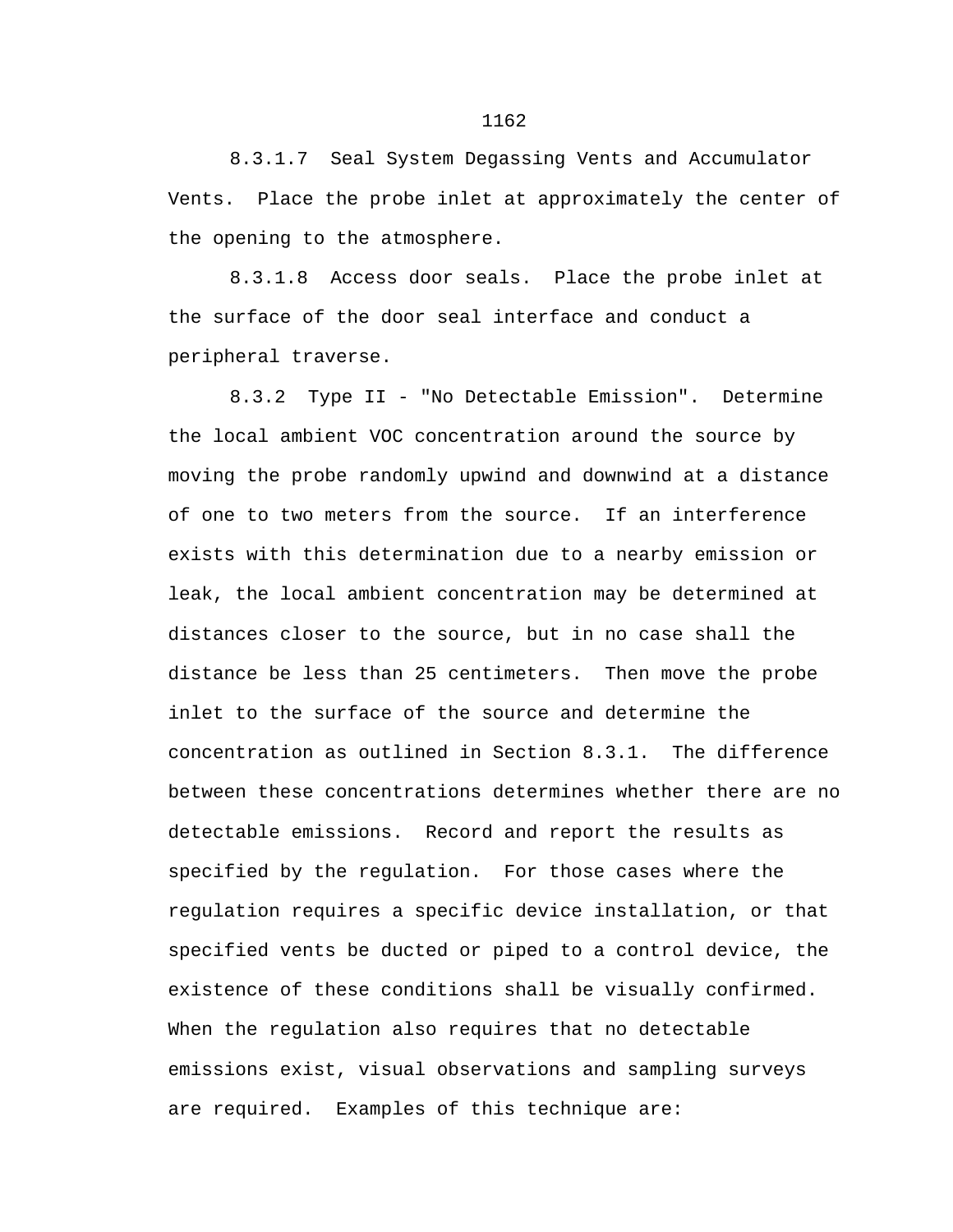8.3.2.1 Pump or Compressor Seals. If applicable, determine the type of shaft seal. Perform a survey of the local area ambient VOC concentration and determine if detectable emissions exist as described in Section 8.3.2.

8.3.2.2 Seal System Degassing Vents, Accumulator Vessel Vents, Pressure Relief Devices. If applicable, observe whether or not the applicable ducting or piping exists. Also, determine if any sources exist in the ducting or piping where emissions could occur upstream of the control device. If the required ducting or piping exists and there are no sources where the emissions could be vented to the atmosphere upstream of the control device, then it is presumed that no detectable emissions are present. If there are sources in the ducting or piping where emissions could be vented or sources where leaks could occur, the sampling surveys described in Section 8.3.2 shall be used to determine if detectable emissions exist.

8.3.3 Alternative Screening Procedure.

8.3.3.1 A screening procedure based on the formation of bubbles in a soap solution that is sprayed on a potential leak source may be used for those sources that do not have continuously moving parts, that do not have surface temperatures greater than the boiling point or less than the freezing point of the soap solution, that do not have open areas to the atmosphere that the soap solution cannot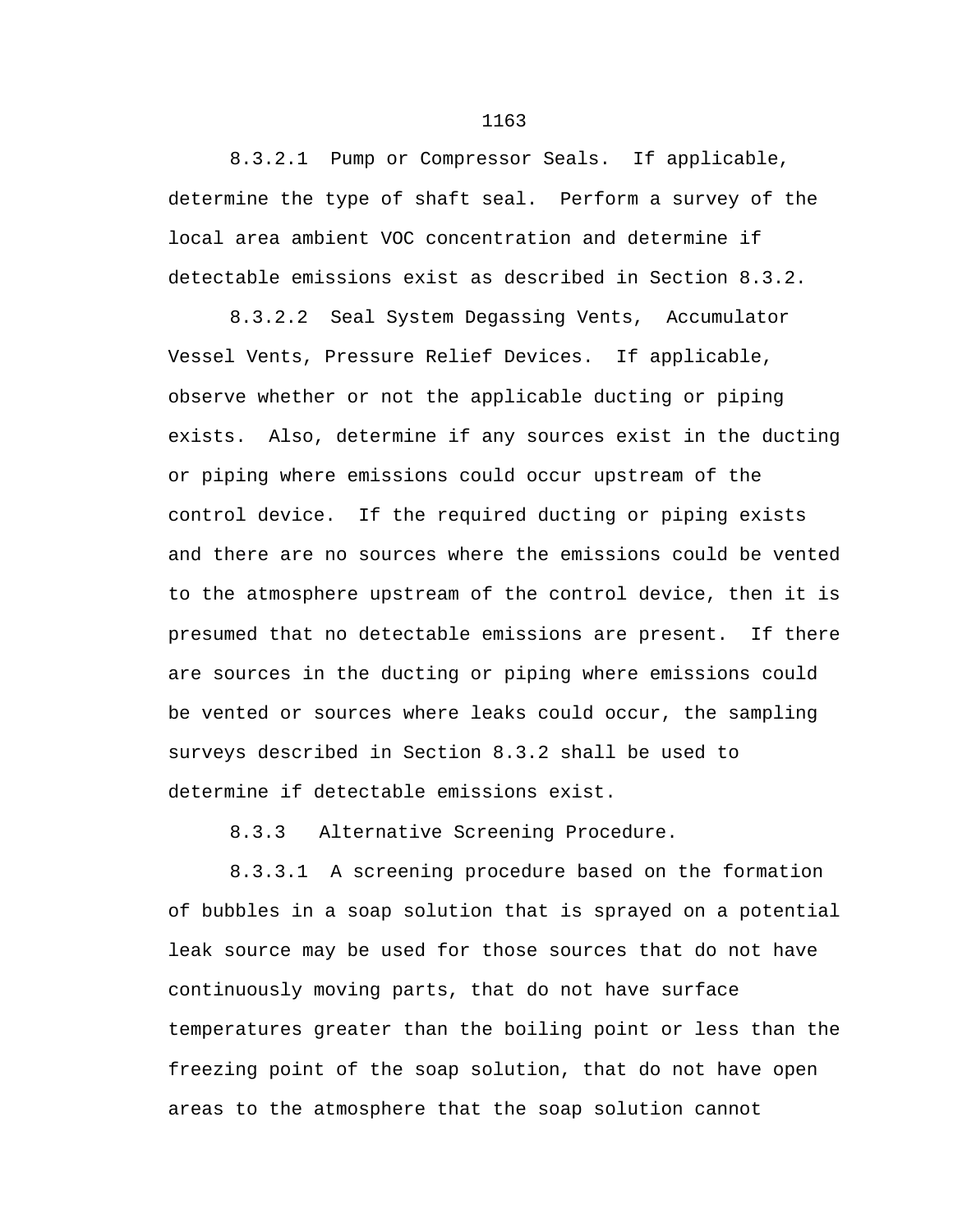bridge, or that do not exhibit evidence of liquid leakage. Sources that have these conditions present must be surveyed using the instrument technique of Section 8.3.1 or 8.3.2.

8.3.3.2 Spray a soap solution over all potential leak sources. The soap solution may be a commercially available leak detection solution or may be prepared using concentrated detergent and water. A pressure sprayer or squeeze bottle may be used to dispense the solution. Observe the potential leak sites to determine if any bubbles are formed. If no bubbles are observed, the source is presumed to have no detectable emissions or leaks as applicable. If any bubbles are observed, the instrument techniques of Section 8.3.1 or 8.3.2 shall be used to determine if a leak exists, or if the source has detectable emissions, as applicable.

*9.0 Quality Control.*

| Section | Quality Control<br>Measure                | Effect                                                                                   |
|---------|-------------------------------------------|------------------------------------------------------------------------------------------|
| 8.1.2   | Instrument calibration<br>precision check | Ensure precision and<br>accuracy, respectively,<br>of instrument response to<br>standard |
| 10.0    | Instrument calibration                    |                                                                                          |

*10.0 Calibration and Standardization.*

10.1 Calibrate the VOC monitoring instrument as follows. After the appropriate warmup period and zero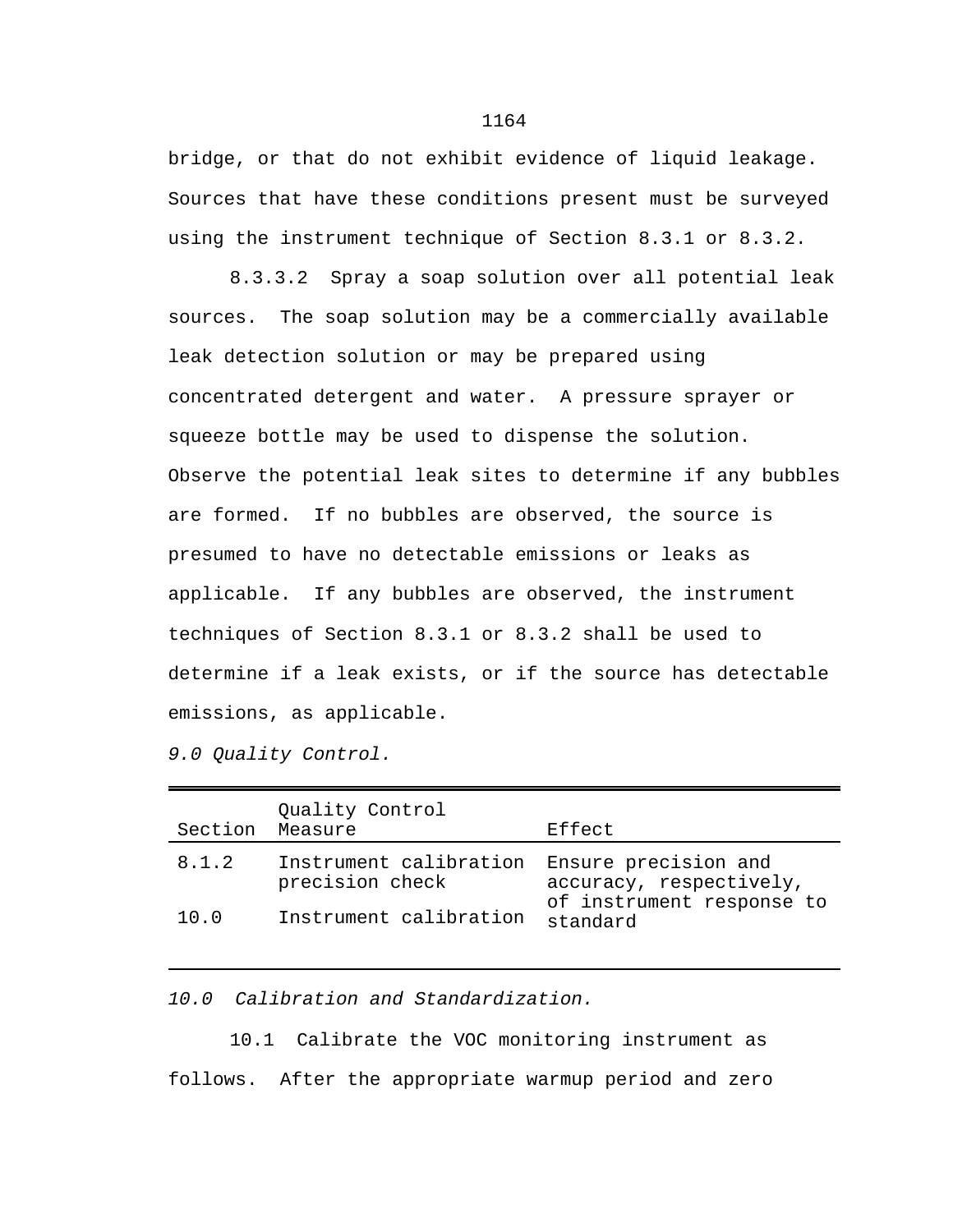internal calibration procedure, introduce the calibration gas into the instrument sample probe. Adjust the instrument meter readout to correspond to the calibration gas value.

**NOTE**: If the meter readout cannot be adjusted to the proper value, a malfunction of the analyzer is indicated and corrective actions are necessary before use.

*11.0 Analytical Procedures.* [Reserved]

*12.0 Data Analyses and Calculations.* [Reserved]

*13.0 Method Performance.* [Reserved]

*14.0 Pollution Prevention.* [Reserved]

*15.0 Waste Management.* [Reserved]

*16.0 References.*

1. Dubose, D.A., and G.E. Harris. Response Factors of VOC Analyzers at a Meter Reading of 10,000 ppmv for Selected Organic Compounds. U.S. Environmental Protection Agency, Research Triangle Park, NC. Publication No. EPA 600/2-81051. September 1981.

2. Brown, G.E., *et al*. Response Factors of VOC Analyzers Calibrated with Methane for Selected Organic Compounds. U.S. Environmental Protection Agency, Research Triangle Park, NC. Publication No. EPA 600/2-81-022. May 1981.

3. DuBose, D.A. *et al*. Response of Portable VOC Analyzers to Chemical Mixtures. U.S. Environmental